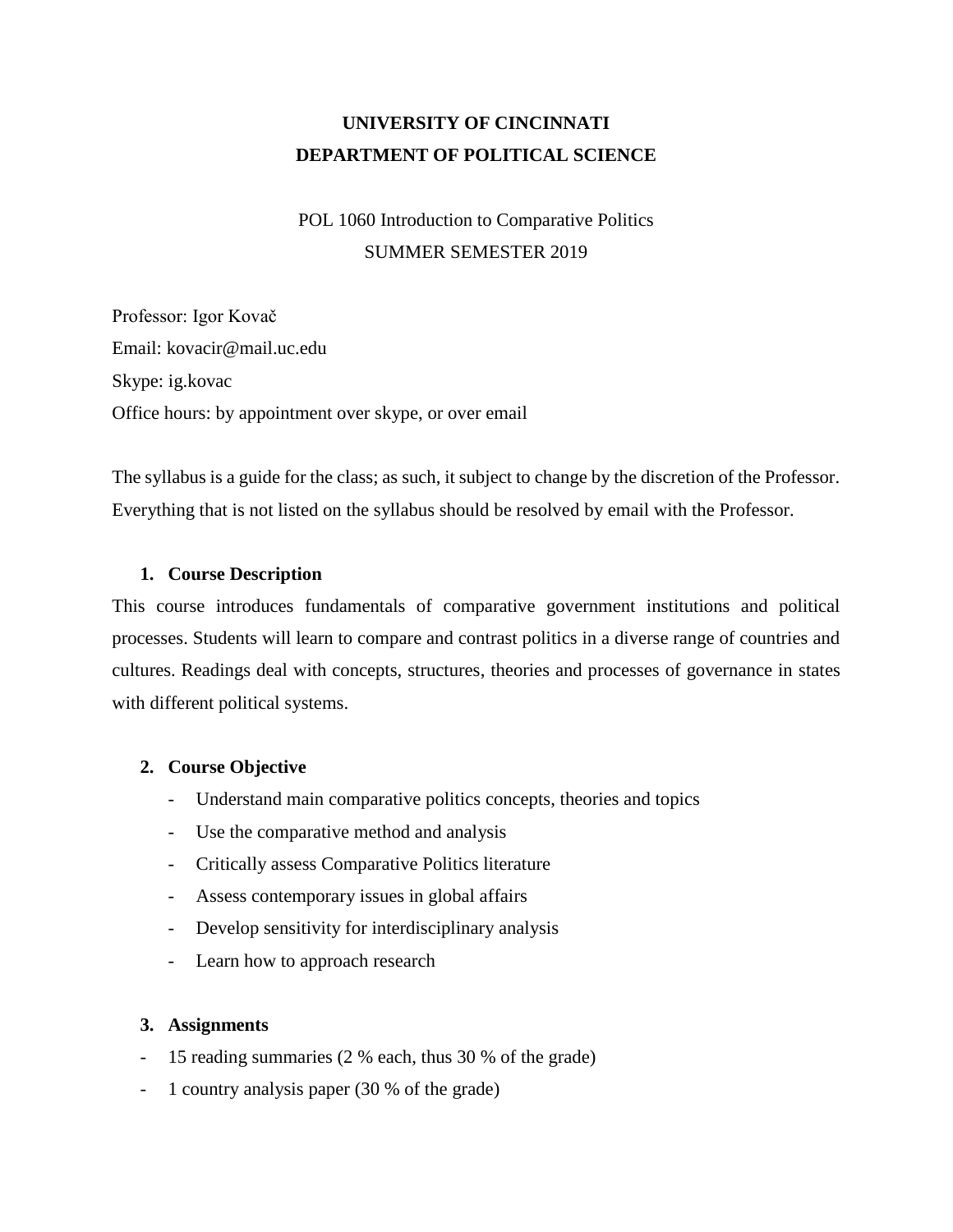- 1 comparative research paper (30 % of the grade)
- 1 skype Q and A (10 % of the grade)

#### Reading Summaries

The summary of each module's reading should be 250 words long  $(\pm 10\%)$ , or a minimum of a 2 minutes long Kaltura video, depending on the mode that the student chooses to submit the assignment. Submission modes may vary across the Modules. The student reviews key ideas of the reading and looks at the additional reference under each Module. The latter is meant to help the students with their two papers and to clarify additionally the concepts at hand. As such, it is not a requirement to summarize this second reading. Since there are 15 modules, there are 15 summaries to be submitted. There are no specific deadlines for an individual module; yet, all the summaries should be submitted by Sunday  $2<sup>nd</sup>$  June 2019 11:59 pm. All summaries submitted by then will be counted towards student's grade. THERE ARE NO LATE SUBMISSIONS. Detailed instructions will be provided in the introductory Kaltura video by professor.

#### Country Analysis Paper

The Country Analysis is a short – 1000 words long  $(\pm 10\%)$  – paper, where the student selects a country (also contemporary not-existing country: e.g. Yugoslavia, but not an imaginary formation such as Westeros) and analysis its political system. The analysis is based on the concepts that are discussed in different modules of the class (particularly the first 9) and can be modeled after the examples in the remaining 6 models (models 10-15) No specific deadlines for the assignment; yet, it should be submitted by Sunday  $2<sup>nd</sup>$  June 2019 11:59 pm. THERE ARE NO LATE SUBMISSIONS. Detailed instructions will be provided in the introductory Kaltura video by professor.

#### Comparative Research Paper

The Comparative Research Paper is a short – 1000 words long  $(\pm 10\%)$  – paper, where the student picks a research question related to the broad scope of Comparative Politics and applies the comparative method in answering it. No specific deadlines for the assignment; yet, it should be submitted by Sunday 2<sup>nd</sup> June 2019 11:59 pm. THERE ARE NO LATE SUBMISSIONS. Detailed instructions will be provided in the introductory Kaltura video by professor.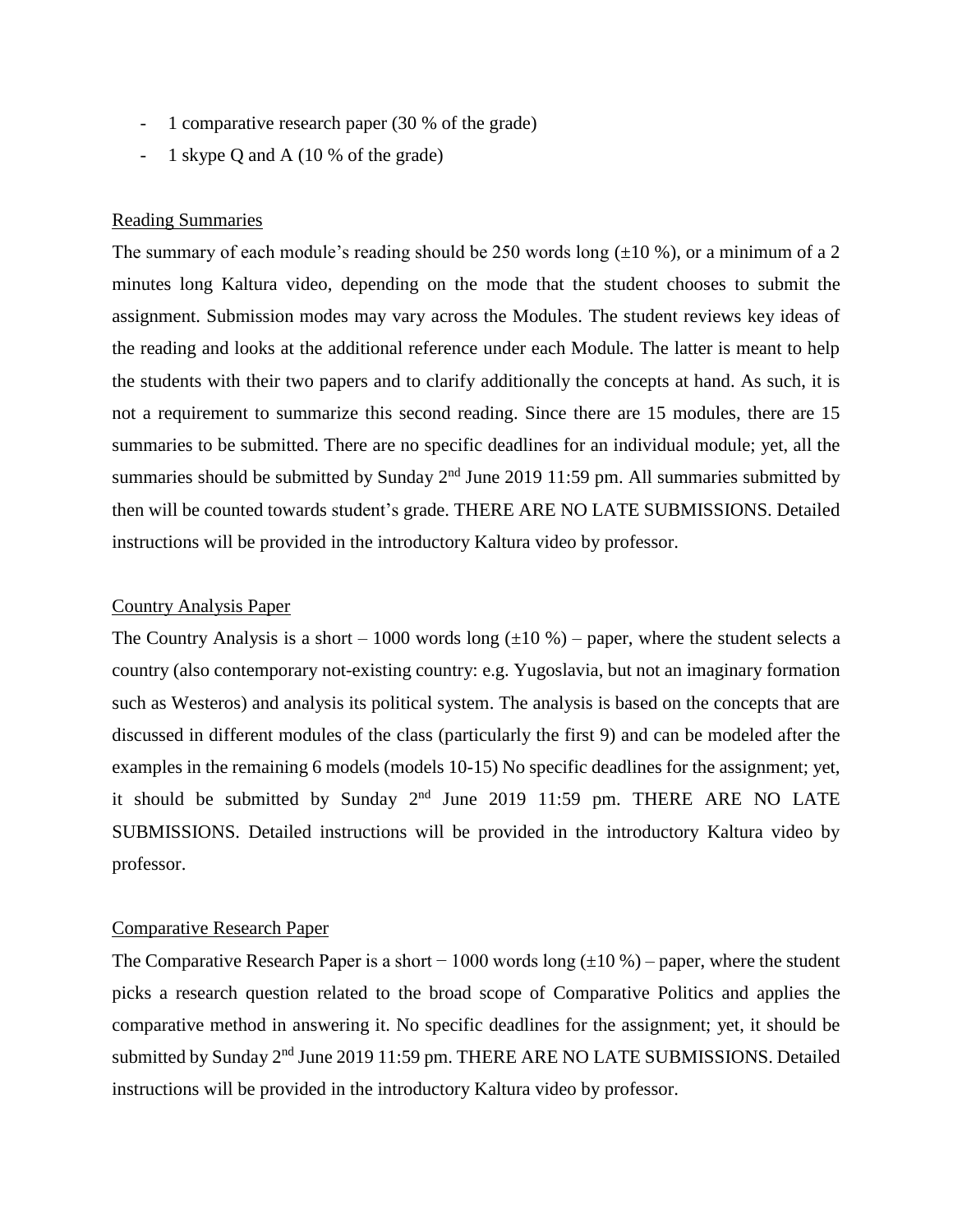#### Skype Q and A

Each student will schedule a short Skype session with the instructor, where they will talk about the two papers. Thus, the student should be prepared to answer the following: which state will be dissected in Country Analysis Paper? Why? Where and what is the literature on the country at hand? Which research question in Comparative Politics will the student take on in the Comparative Research Paper? Why? What is the relevant literature regarding the question? No specific deadlines for the assignment; yet, it should be done by Saturday 1<sup>st</sup> June 2019 11:59 pm. THERE ARE NO LATE INTERVIEWS. Detailed instructions will be provided in the introductory Kaltura video by professor.

#### **4. Grading**

 $100 = A +$  $95-99 = A$  $90-94 = A$  $85-89 = B+$  $80 - 84 = B$  $75-79 = B 70-74 = C+$  $65-69 = C$  $60-64 = C$  $55-59 = D+$  $50-55=D$  $< 50 = F$ 

There WILL NOT be any extra credits.

#### **5. Academic integrity**

The University Rules, including the Student Code of Conduct and other documented policies of the Department, College, and University related to academic integrity will be enforced. Any violation of these regulations, including acts of plagiarism or cheating, will be dealt with on an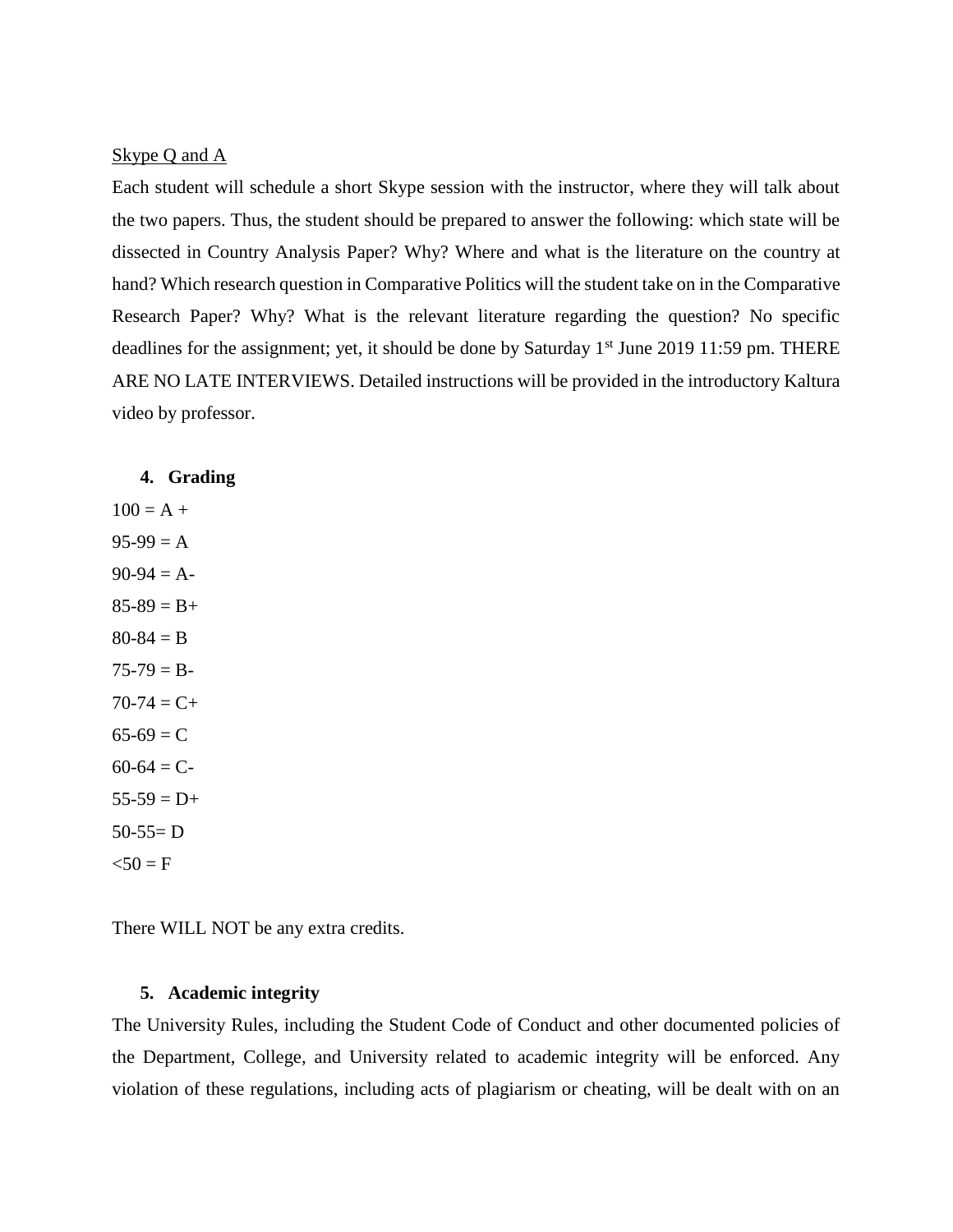individual basis according to the severity of the misconduct. A copy of the policy can be found on the University website at: [http://www.uc.edu/conduct/Academic\\_Integrity.html.](http://www.uc.edu/conduct/Academic_Integrity.html)

#### **6. Special needs policy**

If you have any special needs related to your participation in this course, including identified visual impairment, hearing impairment, physical impairment, communication disorder, and/or specific learning disability that may influence your performance in this course, you should meet with the Professor to arrange for reasonable provisions to ensure an equitable opportunity to meet all the requirements of this course. At the discretion of the instructor, some accommodations may require prior approval by Disability Services.

#### **7. Course plan**

The goal is to follow the course outline as presented bellow; however, some adjustments may be necessary during the class. The following course outline and readings are subject to change with appropriate notice to the students. All the readings are available on Blackboard – separated according to the modules. A module is an equivalent to a week of classes. As such, I recommend that you follow a study pace of 1 module per day. First, look at the video that I post on Blackboard under each module, secondly do the readings and lastly do your assignments. This will give you enough time also to devote it to the two short papers. Regarding the latter, please use UC library system to identify the relevant literature [\(https://libraries.uc.edu/\)](https://libraries.uc.edu/). If you do not know how to navigate the web-site, or if you have problems in finding relevant literature, please ask library staff for help.

### 1 MODULE: Introduction – What is Comparative Politics

- Arend Lijphart, Comparative Politics and the Comparative Method Author

Look at:

- Gerardo L. Munck and Richard Snyder, Debating the Direction of Comparative Politics An Analysis of Leading Journals

#### 2 MODULE: Power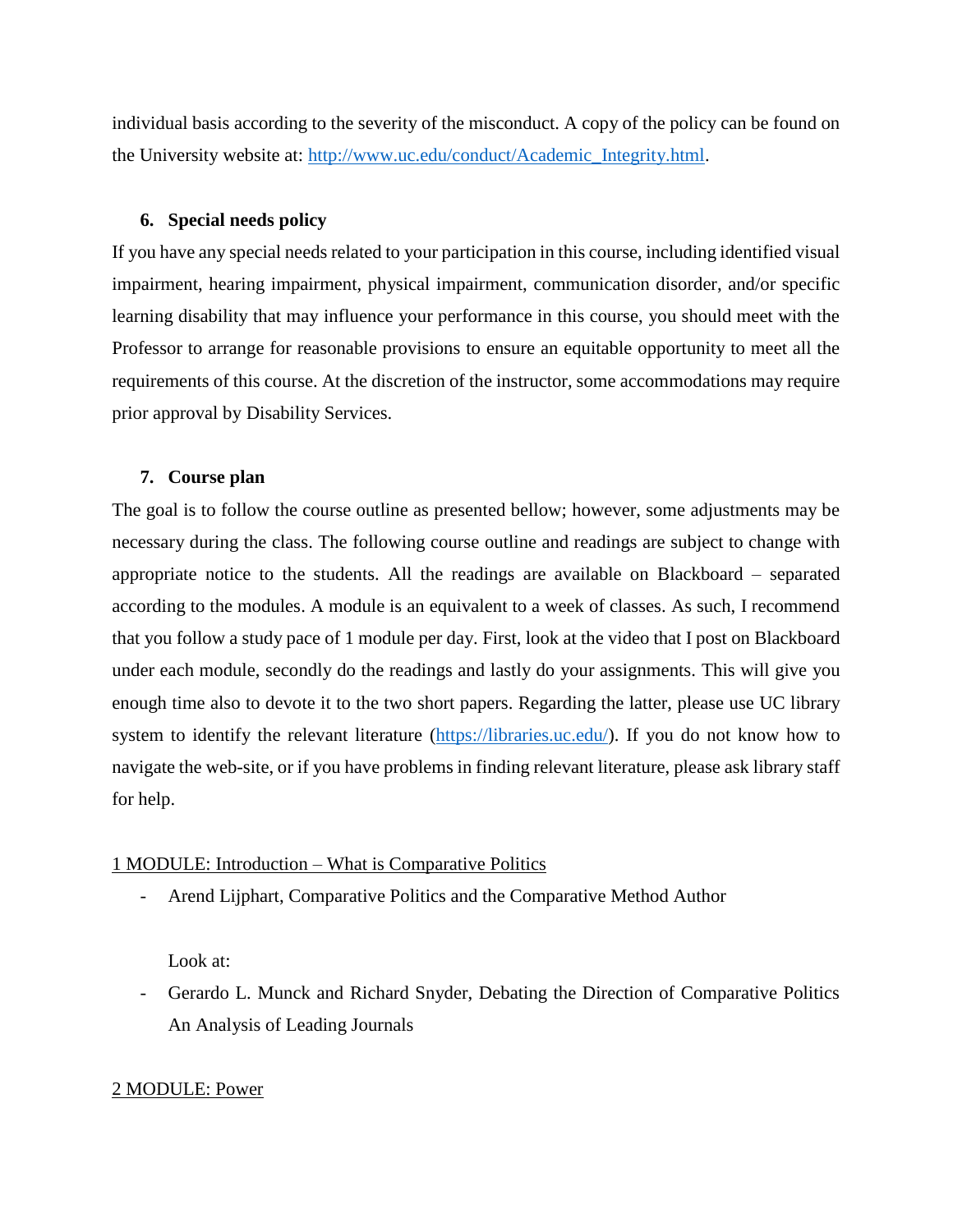- David Baldwin, Power and International Relations, CH4

Look at:

- COW CINC data set: [http://www.correlatesofwar.org/data-sets/national-material](http://www.correlatesofwar.org/data-sets/national-material-capabilities)[capabilities](http://www.correlatesofwar.org/data-sets/national-material-capabilities)

# 3 MODULE: The Sate and Nationalism

- Gill, Graeme J, The nature and development of the modern state, CH 1 (available on-line through Langsam library website)

Look at:

- Yael Tamir, The Enigma of Nationalism

# 4 MODULE: Regimes

- David Collier and Steven Levitsky, Democracy with adjectives: Conceptual Innovation in Comparative Research

Look at:

- Gerardo Munck and Jay Verkuilen, Conceptualizing and Measuring Democracy: Evaluating Alternative Indices

# 5 MODULE: Development, Modernization

- Adam Przeworski and Fernando Limongi, Modernization: Theories and Facts

Look at:

- Daniel Ziblatt, How did Europe Democratize?

# 6 MODULE: Electoral Systems and Political Parties

- Kenneth Benoit, Electoral Laws as Political Consequences: Explaining the Origins and Change of Electoral Institutions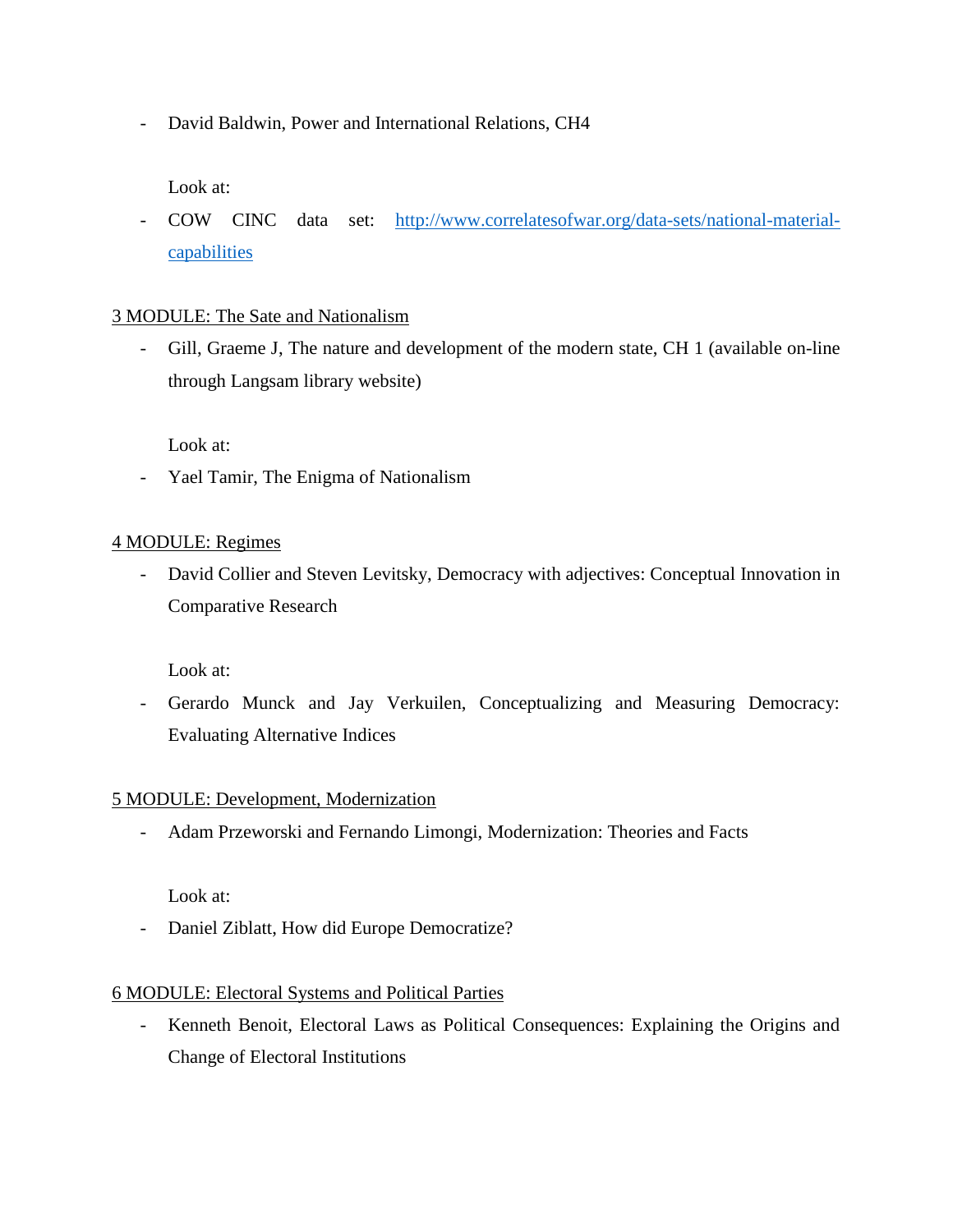Look at:

- Herbert Kitschelt, Linkages Between Citizens and Politicians In Democratic Polities

### 7 MODULE: Bureaucracy and Collective Action

- Nelson Michaud, Bureaucratic Politics and the Shaping of Policies: Can We Measure Pulling and Hauling Games?

Look at:

- Paul Pecorino, Olson's Logic of Collective Action at fifty

# 8 MODULE: System of Government

- Alan Siaroff, Comparative presidencies: The inadequacy of the presidential, semipresidential and parliamentary distinction

Look at:

- Ko Maeda and Misa Nishikawa, Duration of Party Control in Parliamentary and Presidential Governments A Study of 65 Democracies, 1950 to 1998

### 9 MODULE: Political Economy

- David R. Cameron, The Expansion of the Public Economy: A Comparative Analysis

Look at:

- Renée Marlin-Bennett, International Political Economy: Overview and Conceptualization

### 10 MODULE: UK

- Krieger, Britain

# 11 MODULE: Germany

- Allen, Germany

# 12 MODULE: France